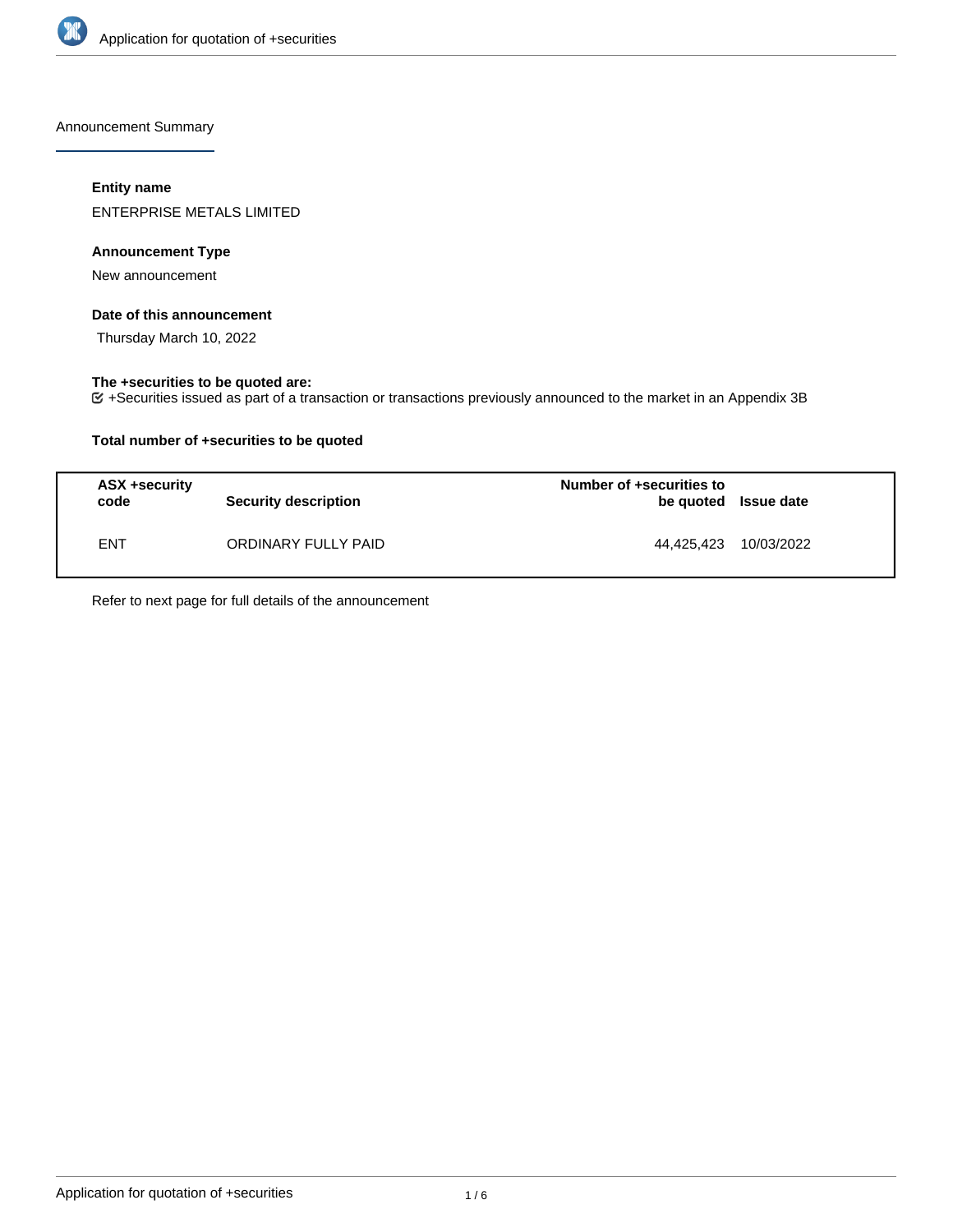

Part 1 - Entity and announcement details

## **1.1 Name of entity**

ENTERPRISE METALS LIMITED

We (the entity named above) apply for +quotation of the following +securities and agree to the matters set out in Appendix 2A of the ASX Listing Rules.

**1.2 Registered number type** ACN

**Registration number** 123567073

**1.3 ASX issuer code** ENT

**1.4 The announcement is**

New announcement

#### **1.5 Date of this announcement**

10/3/2022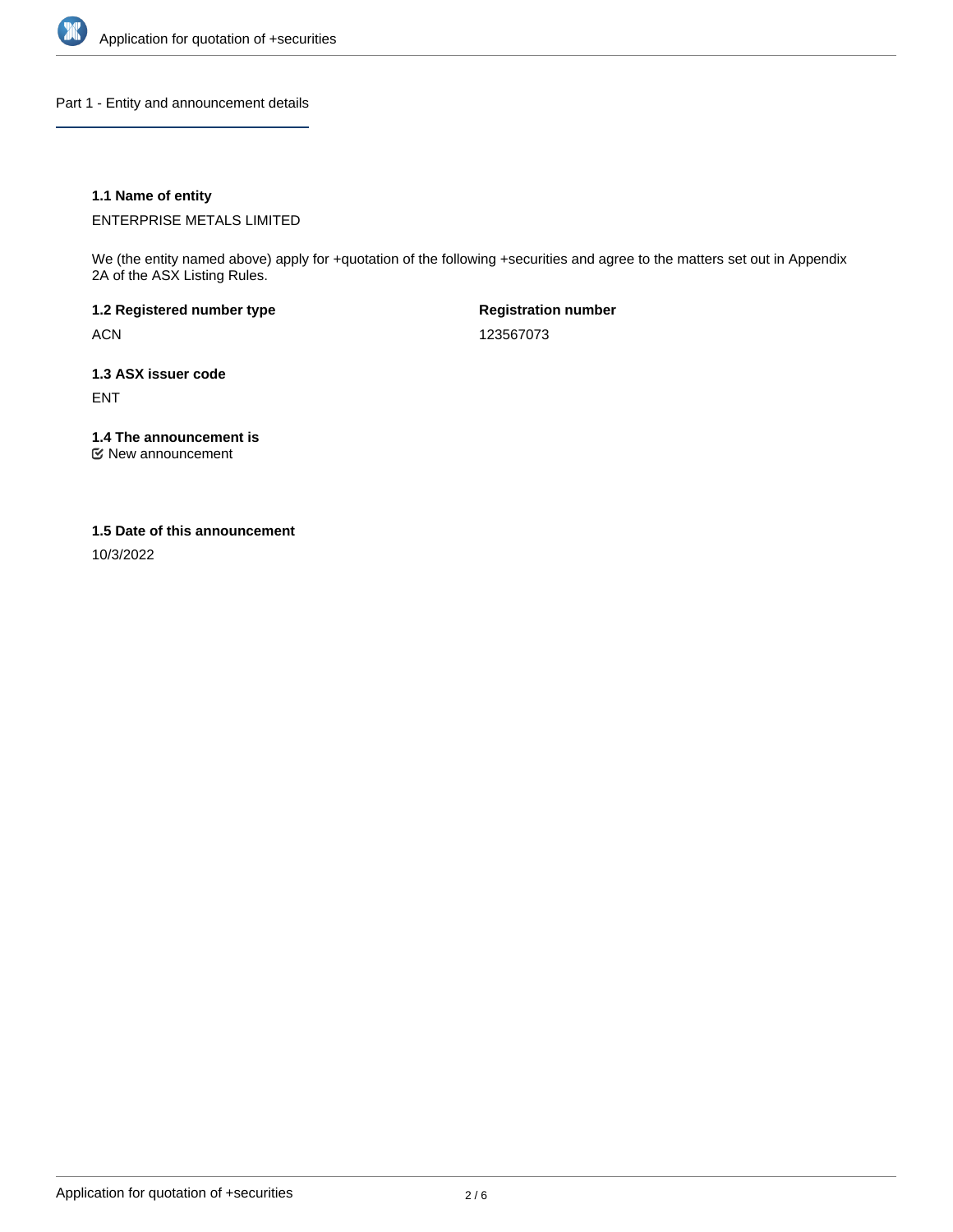

## Part 2 - Type of Issue

#### **2.1 The +securities to be quoted are:**

+Securities issued as part of a transaction or transactions previously announced to the market in an Appendix 3B

#### **Previous Appendix 3B details:**

| <b>Announcement Date and</b><br>Time | <b>Announcement Title</b>                               | Selected Appendix 3B to submit quotation<br>reguest |
|--------------------------------------|---------------------------------------------------------|-----------------------------------------------------|
| 14-Feb-2022 11:03                    | Update - Update - Proposed issue of<br>securities - ENT | A standard +pro rata issue (non-renounceable)       |

# **2.3a.2 Are there any further issues of +securities yet to take place to complete the transaction(s) referred to in the Appendix 3B?**

Yes

### **2.3a.3 Please provide details of the further issues of +securities yet to take place to complete the transaction(s) referred to in the Appendix 3B**

Pursuant to the Entitlements Issue Prospectus dated 28 January 2022, a shortfall of 27,201,787 New Shares remain after completion of the Entitlements Issue and Enterprise reserves the right to place any Shortfall Shares within 3 months of the Closing Date of 3 March 2022. Additionally 1 free attaching option for every 3 New Shares issued with each option having an exercise price of \$0.025 and an expiry date of 2 years from date of issue will also be issued.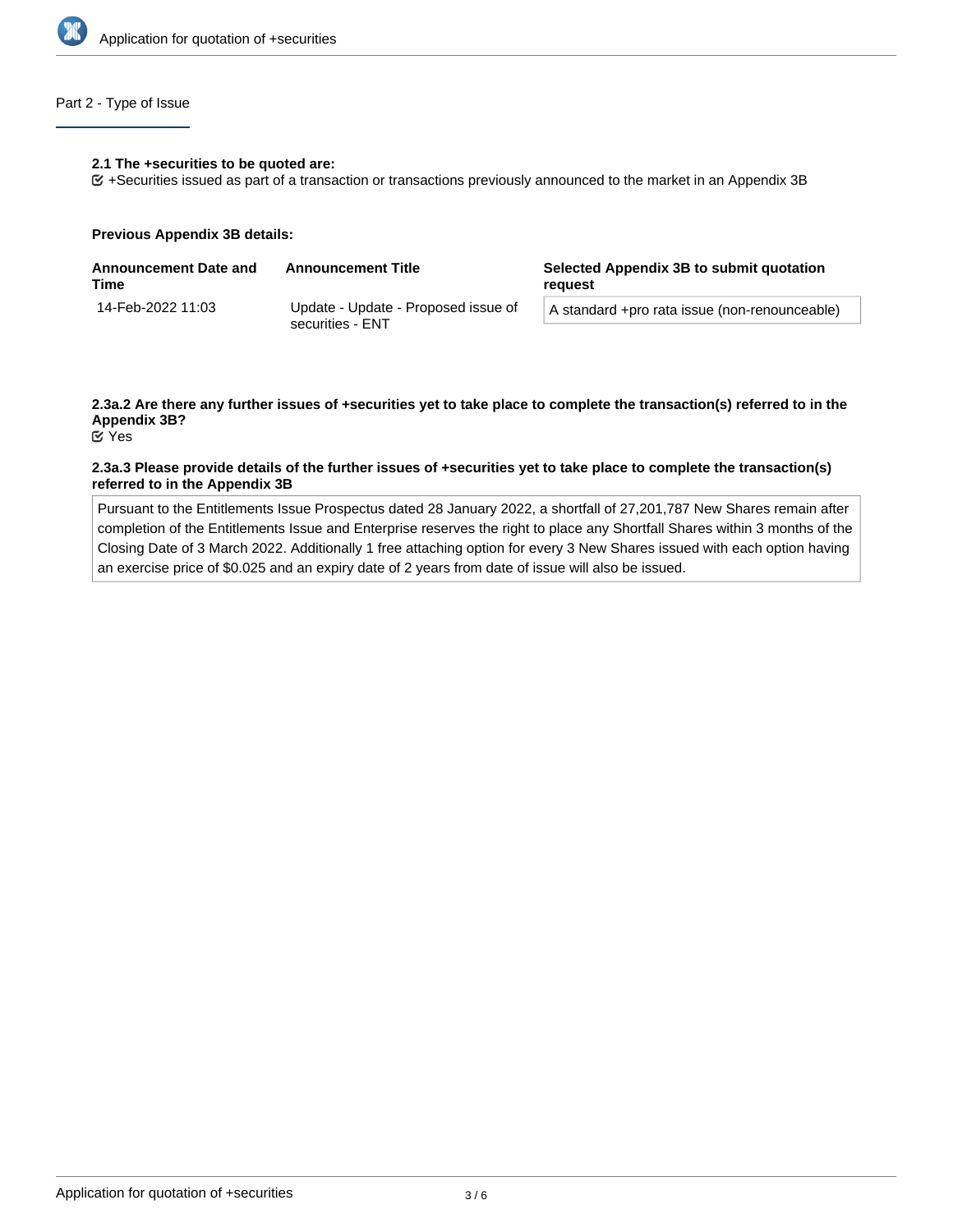

Part 3A - number and type of +securities to be quoted where issue has previously been notified to ASX in an Appendix 3B

## Corporate Action Component Detail

## **ASX +security code and description**

ENT : ORDINARY FULLY PAID

**Issue date**

10/3/2022

Distribution Schedule

**Provide a distribution schedule for the new +securities according to the categories set out in the left hand column including the number of recipients and the total percentage of the new +securities held by the recipients in each category.**

| Number of +securities held | Number of holders | Total percentage of +securities held<br>For example, to enter a value of 50%<br>please input as 50.00 |
|----------------------------|-------------------|-------------------------------------------------------------------------------------------------------|
| $1 - 1,000$                |                   | %                                                                                                     |
| $1,001 - 5,000$            |                   | %                                                                                                     |
| $5,001 - 10,000$           |                   | %                                                                                                     |
| 10,001 - 100,000           |                   | %                                                                                                     |
| 100,001 and over           |                   | $\%$                                                                                                  |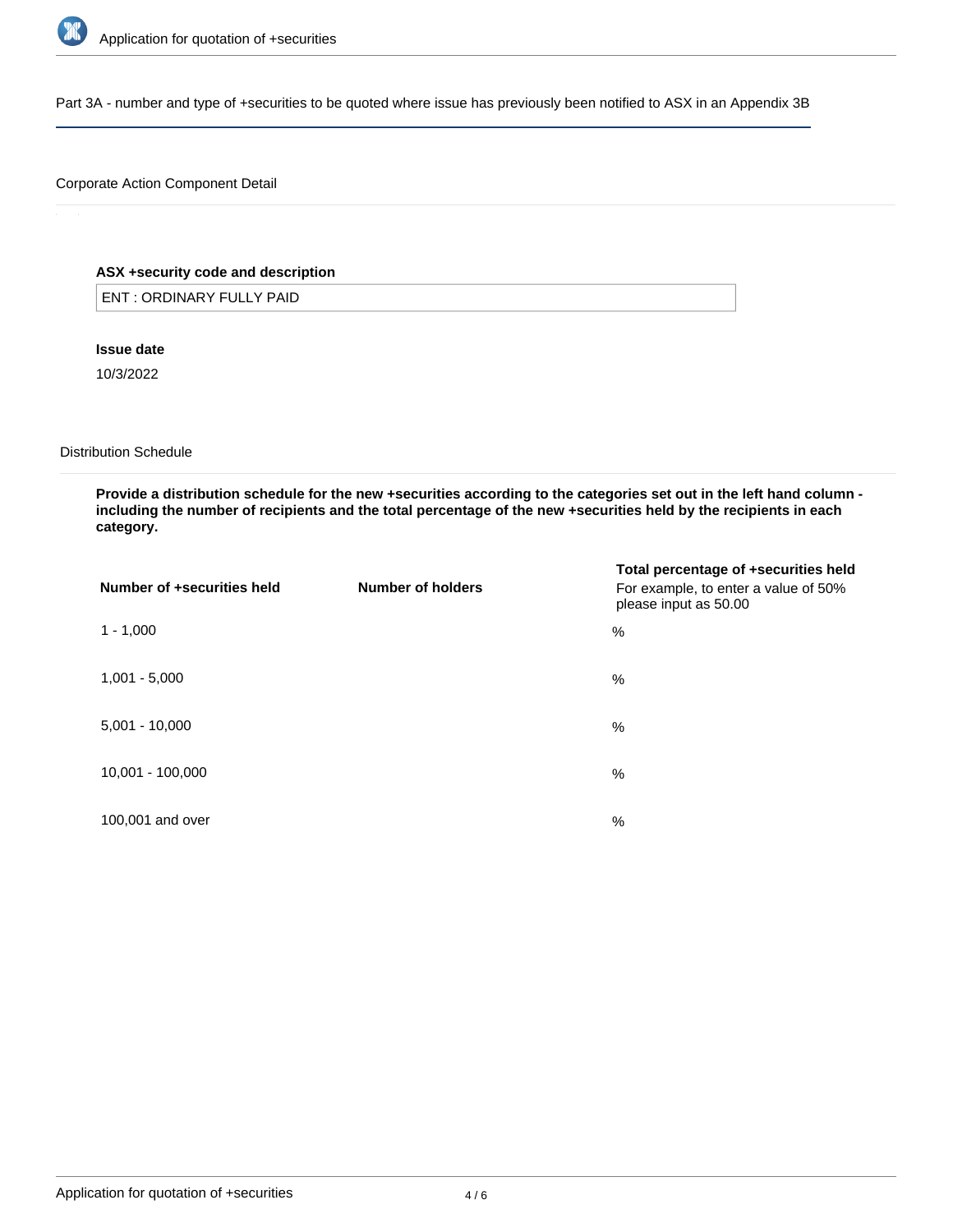

Issue details

# **Number of +securities to be quoted**

44,425,423

# **Issue currency**

**Issue price or consideration per +security**

AUD - Australian Dollar

AUD 0.01400000

**Any other information the entity wishes to provide about the +securities to be quoted**